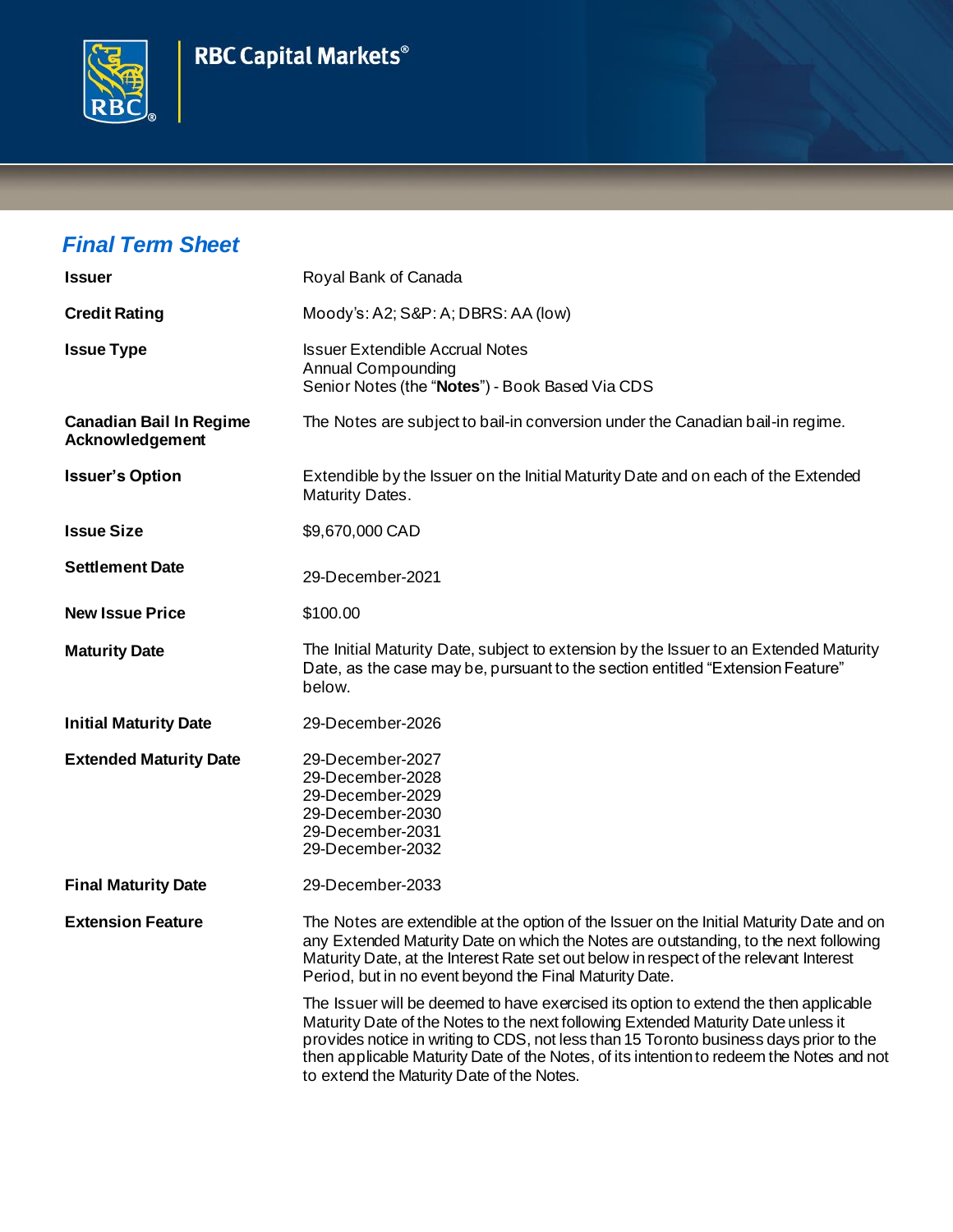| <b>Annual Compounding Rate</b>    | Amounts listed below.                                                                                                                                                                                                                                                                                                                                                                                                                                                                                                                                                                                                                                                                                                                                                                                   | 2.94% per annum, compounded annually. Interest accrues and compounds at the<br>Annual Compounding Rate and is payable once at Maturity as per the Redemption                                                                                             |                                                                                                                                                                                                                                                                                                                                                              |
|-----------------------------------|---------------------------------------------------------------------------------------------------------------------------------------------------------------------------------------------------------------------------------------------------------------------------------------------------------------------------------------------------------------------------------------------------------------------------------------------------------------------------------------------------------------------------------------------------------------------------------------------------------------------------------------------------------------------------------------------------------------------------------------------------------------------------------------------------------|----------------------------------------------------------------------------------------------------------------------------------------------------------------------------------------------------------------------------------------------------------|--------------------------------------------------------------------------------------------------------------------------------------------------------------------------------------------------------------------------------------------------------------------------------------------------------------------------------------------------------------|
| Day Count                         | The number of days in the Interest Period divided by 360 (the number of days to be<br>calculated on the basis of a year of 360 days with 12 30-day months).                                                                                                                                                                                                                                                                                                                                                                                                                                                                                                                                                                                                                                             |                                                                                                                                                                                                                                                          |                                                                                                                                                                                                                                                                                                                                                              |
| <b>Business Day Convention</b>    | Following, Unadjusted                                                                                                                                                                                                                                                                                                                                                                                                                                                                                                                                                                                                                                                                                                                                                                                   |                                                                                                                                                                                                                                                          |                                                                                                                                                                                                                                                                                                                                                              |
| <b>Issuer Redemption Schedule</b> | Years<br>5                                                                                                                                                                                                                                                                                                                                                                                                                                                                                                                                                                                                                                                                                                                                                                                              | <b>Initial Maturity Date</b><br>29-Dec-2026                                                                                                                                                                                                              | <b>Initial Redemption Amount</b><br>115.59                                                                                                                                                                                                                                                                                                                   |
|                                   | Years                                                                                                                                                                                                                                                                                                                                                                                                                                                                                                                                                                                                                                                                                                                                                                                                   | <b>Extended Maturity Dates</b>                                                                                                                                                                                                                           | <b>Extended Redemption</b><br><b>Amounts</b>                                                                                                                                                                                                                                                                                                                 |
|                                   | 6                                                                                                                                                                                                                                                                                                                                                                                                                                                                                                                                                                                                                                                                                                                                                                                                       | 29-Dec-2027                                                                                                                                                                                                                                              | 118.99                                                                                                                                                                                                                                                                                                                                                       |
|                                   | 7                                                                                                                                                                                                                                                                                                                                                                                                                                                                                                                                                                                                                                                                                                                                                                                                       | 29-Dec-2028                                                                                                                                                                                                                                              | 122.49                                                                                                                                                                                                                                                                                                                                                       |
|                                   | 8                                                                                                                                                                                                                                                                                                                                                                                                                                                                                                                                                                                                                                                                                                                                                                                                       | 29-Dec-2029                                                                                                                                                                                                                                              | 126.09                                                                                                                                                                                                                                                                                                                                                       |
|                                   | 9                                                                                                                                                                                                                                                                                                                                                                                                                                                                                                                                                                                                                                                                                                                                                                                                       | 29-Dec-2030                                                                                                                                                                                                                                              | 129.79                                                                                                                                                                                                                                                                                                                                                       |
|                                   | 10                                                                                                                                                                                                                                                                                                                                                                                                                                                                                                                                                                                                                                                                                                                                                                                                      | 29-Dec-2031                                                                                                                                                                                                                                              | 133.61                                                                                                                                                                                                                                                                                                                                                       |
|                                   | 11                                                                                                                                                                                                                                                                                                                                                                                                                                                                                                                                                                                                                                                                                                                                                                                                      | 29-Dec-2032                                                                                                                                                                                                                                              | 137.54                                                                                                                                                                                                                                                                                                                                                       |
|                                   | Years                                                                                                                                                                                                                                                                                                                                                                                                                                                                                                                                                                                                                                                                                                                                                                                                   | <b>Final Maturity Date</b>                                                                                                                                                                                                                               | <b>Final Redemption Amount</b>                                                                                                                                                                                                                                                                                                                               |
|                                   |                                                                                                                                                                                                                                                                                                                                                                                                                                                                                                                                                                                                                                                                                                                                                                                                         |                                                                                                                                                                                                                                                          | <b>Amounts</b>                                                                                                                                                                                                                                                                                                                                               |
|                                   | 12                                                                                                                                                                                                                                                                                                                                                                                                                                                                                                                                                                                                                                                                                                                                                                                                      | 29-Dec-20233                                                                                                                                                                                                                                             | 141.58                                                                                                                                                                                                                                                                                                                                                       |
| Redemption                        |                                                                                                                                                                                                                                                                                                                                                                                                                                                                                                                                                                                                                                                                                                                                                                                                         | The Notes are not subject to redemption at the option of the holders or the Issuer,                                                                                                                                                                      | except as set out above under "Extension Feature", for any reason (including without<br>limitation, on any Maturity Date other than the Final Maturity Date) will be subject to<br>the prior approval of the Superintendent of Financial Institutions if such redemption<br>would lead to a breach of the Bank's Total Loss Absorbing Capacity requirements. |
| <b>Secondary Market</b>           | RBC Dominion Securities ("RBC DS") has indicated to Royal Bank that it will use its<br>best reasonable efforts to establish and maintain a market for the Notes by making<br>itself available as purchaser if and so long as RBC DS in its sole discretion believes<br>that there is a reasonable likelihood that it will be able to sell such Notes at a profit or<br>at no more than a nominal loss. RBC DS may, in its sole discretion, cease to offer to<br>purchase Notes. See "Risk Factors" below. If RBC DS offers to purchase Notes in<br>connection with a secondary market transaction, there is no assurance that the<br>purchase price will be the highest possible price available in any secondary market<br>for the Notes and an investor could receive less than the Principal Amount. |                                                                                                                                                                                                                                                          |                                                                                                                                                                                                                                                                                                                                                              |
| <b>CDS Book Based System</b>      |                                                                                                                                                                                                                                                                                                                                                                                                                                                                                                                                                                                                                                                                                                                                                                                                         | Registration of interests in and transfer of the Notes will be made only through the<br>book based system of the Canadian Depository for Securities ("CDS"). The Notes<br>records maintained by CDS except through an agent who is a participant of CDS. | must be purchased either directly or indirectly through a participant in the CDS book<br>based system. No holder will be entitled to any certificate or other instrument from the<br>Issuer or CDS evidencing the ownership thereof, and no holder will be shown on the                                                                                      |
| <b>Bail-inable</b>                |                                                                                                                                                                                                                                                                                                                                                                                                                                                                                                                                                                                                                                                                                                                                                                                                         | of a transaction or series of transactions and in one or more steps – into common                                                                                                                                                                        | The Notes are bail-inable notes subject to conversion in whole or in part – by means<br>shares of the Bank or any of its affiliates under subsection 39.2(2.3) of the Canada                                                                                                                                                                                 |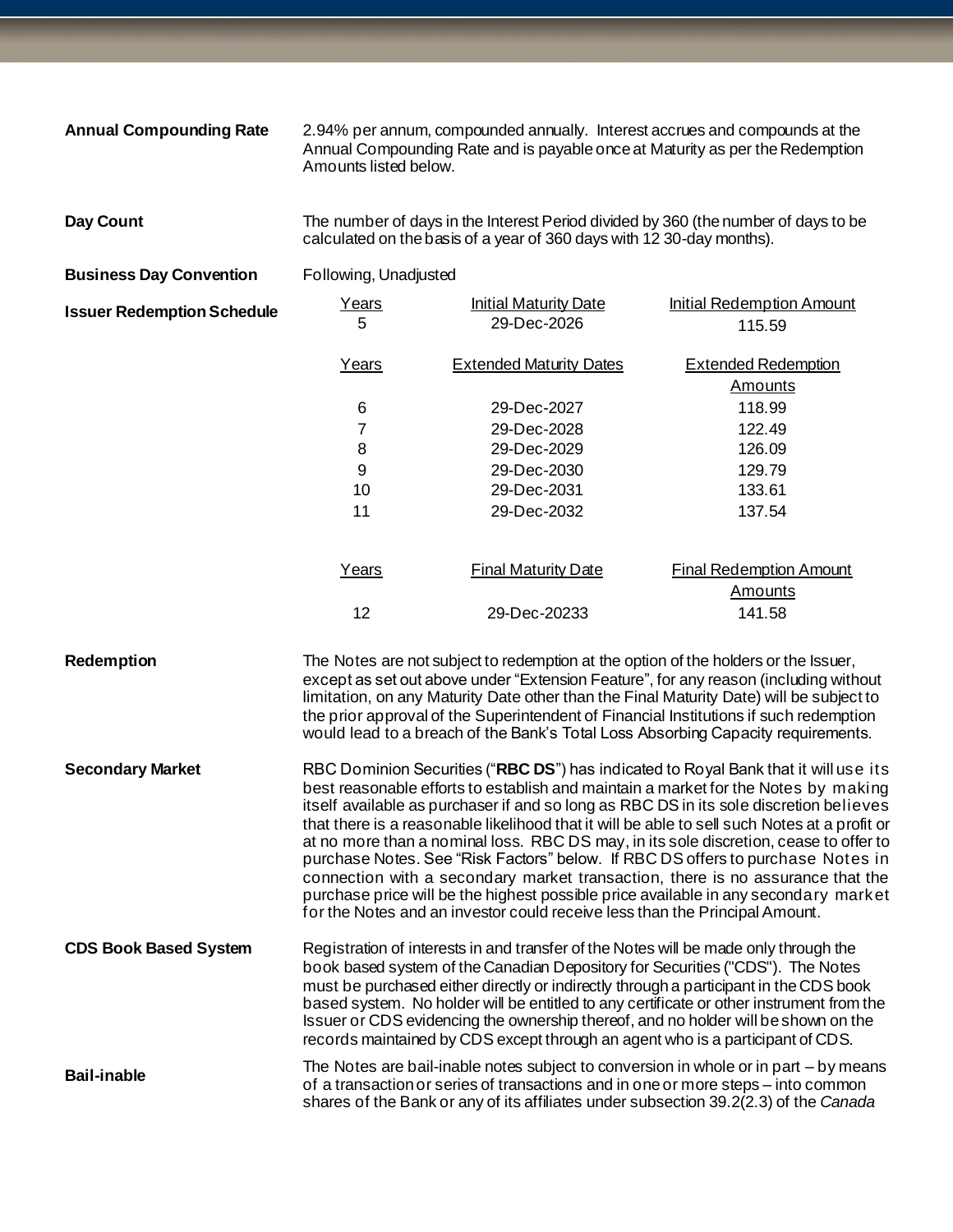|                             | Deposit Insurance Corporation Act (the "CDIC Act") and to variation or<br>extinguishment in consequence, and subject to the application of the laws of the<br>Province of Ontario and the federal laws of Canada applicable therein in respect of<br>the operation of the CDIC Act with respect to the Notes. For a description of<br>Canadian bank resolution powers and the consequent risk factors attaching to the<br>Notes reference is made to http://www.rbc.com/investorrelations/assets-<br>custom/pdf/Bail-in-Disclosure.pdf which information is hereby incorporated by<br>reference.                                                                                                                                                                                                      |
|-----------------------------|-------------------------------------------------------------------------------------------------------------------------------------------------------------------------------------------------------------------------------------------------------------------------------------------------------------------------------------------------------------------------------------------------------------------------------------------------------------------------------------------------------------------------------------------------------------------------------------------------------------------------------------------------------------------------------------------------------------------------------------------------------------------------------------------------------|
| <b>Subsequent Holders</b>   | Each holder or beneficial owner of a Note that acquires an interest in the Note in the<br>secondary market and any successors, assigns, heirs, executors, administrators,<br>trustees in bankruptcy and legal representatives of any such holder or beneficial<br>owner shall be deemed to acknowledge, accept, agree to be bound by and consent<br>to the same provisions specified in the Note to the same extent as the holders or<br>beneficial owners that acquire an interest in the Note upon its initial issuance,<br>including, without limitation, with respect to the acknowledgement and agreement to<br>be bound by and consent to the terms of the Note related to the bail-in regime.                                                                                                  |
| <b>Events of Default</b>    | Non-payment of principal and interest when due for a period of 30 business days and<br>acts of insolvency. Default rights may not be exercised where an order has been<br>made pursuant to s. 39.13(1) of the CDIC Act in respect of the Bank. The Notes will<br>remain subject to bail-in conversion until repaid in full.                                                                                                                                                                                                                                                                                                                                                                                                                                                                           |
| Set-Off                     | The holders and beneficial owners of the Notes will not be entitled to exercise, or<br>direct the exercise of, any set-off or netting rights with respect to the Notes.                                                                                                                                                                                                                                                                                                                                                                                                                                                                                                                                                                                                                               |
| <b>Documentation</b>        | Issued by way of a single global note registered in the name of CDS & Co. No<br>offering memorandum, prospectus, sales or advertising literature, or any other<br>document describing or purporting to describe the business and affairs of the Bank<br>has been prepared or is being provided to prospective purchasers in order to assist<br>them in making an investment decision in respect of the Notes.                                                                                                                                                                                                                                                                                                                                                                                         |
| <b>Selling Restrictions</b> | This document does not constitute an offer or invitation to sell, or a solicitation of an<br>offer to purchase, any securities, by any person in any jurisdiction in which such an<br>offer or solicitation is not authorized or in which the person making such offer or<br>solicitation is not qualified to do so or to whom it is unlawful to make such an offer or<br>solicitation. This term sheet constitutes an offering of the Notes only in those<br>jurisdictions and to those persons where and to whom they may be lawfully offered<br>for sale and then only through persons duly qualified to effect such sales. The Notes<br>have not been and will not be registered under the US Securities Act of 1933 and may<br>not be offered or sold within the United States or to US persons. |
| <b>Not CDIC Insured</b>     | The Notes do not constitute deposits that are insured under the CDIC Act.                                                                                                                                                                                                                                                                                                                                                                                                                                                                                                                                                                                                                                                                                                                             |
| Tax                         | All holders of the Notes should consult their own tax advisors with respect to their tax<br>positions and the tax consequences of holding the Notes.                                                                                                                                                                                                                                                                                                                                                                                                                                                                                                                                                                                                                                                  |
| <b>Governing Laws</b>       | The Notes shall be governed by, and construed in accordance with, the laws of the<br>province of Ontario and the laws of Canada applicable therein.                                                                                                                                                                                                                                                                                                                                                                                                                                                                                                                                                                                                                                                   |
| <b>CUSIP</b>                | 780086UK8                                                                                                                                                                                                                                                                                                                                                                                                                                                                                                                                                                                                                                                                                                                                                                                             |